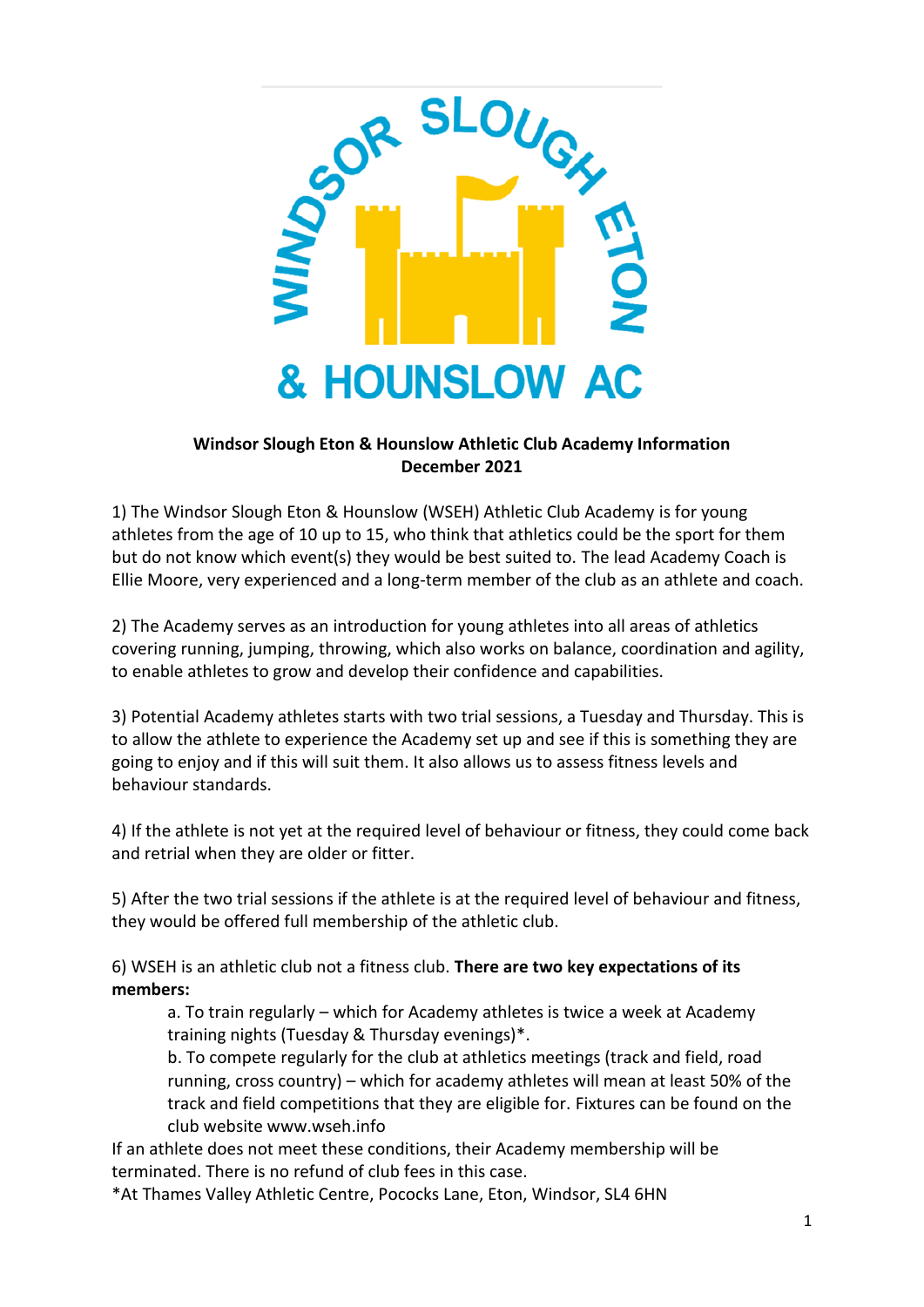7) All academy athletes will train in a range of events. The aim is to develop them technically and to give them experience of all areas of athletics, i.e. running, jumping, throwing. Finding out what they are good at and what they like, (normally the same thing), is a key aspect of an athlete's time in the Academy.

They will all participate in sprint and/or middle distance running every week. This is for general fitness and the assessment of running capabilities. No matter what event they progress to in the future (e.g. long jump, high jump, hurdles, javelin etc.) a lot of running and general fitness is needed to support the technical training.

8) The Academy coaches will be constantly assessing the athletes to monitor their development. When they reach potential for joining a specialist event training group, they will be invited to trial with that group, with a view to progressing from the Academy.

9) We meet in a designated area at the track. Athletes are expected to be ready to start warm up at **6.00pm.** Session finish time **approx. 7.30pm**. Athletes are the responsibility of parents before 6.00pm and after 7.30pm. Finish time may be earlier if the weather is very wet or very cold. Sessions may be cancelled at the last minute if it has been snowing. Please note that for safety athletes are expected to be collected from inside the athletics centre.

10) Training continues throughout the year including half term breaks and school holidays. We only have a break over Christmas and New Year.

11) Please inform the coaches if your child is unable to train on occasion, e.g. illness or injury. This needs to be no later than two hours before the start of the session (i.e. by **4.00pm**). This is because the sessions are planned in advance, including groupings and pairings of athletes.

NB: For some injuries, the athlete could still train, because we can modify the session for them.

12) If the athlete has any medical conditions that the coaches need to be aware of it is your responsibility as the parent to inform us, so that we can meet their needs.

13) Parents of children in the Academy are required to help assist at sessions and at club competitions. You do not need any athletic knowledge to do this.

14) Athletics is a year-round sport, training in winter can be tough. Not only with the sessions being focused on hard fitness work, but also difficult weather conditions. **If it is raining or cold, we will still train**. Athletes need to be prepared for this. Athletes that do not attend sessions over the winter training period will not be able to re-join come the spring.

15) If an athlete's behaviour is disruptive or puts others or themselves at risk of harm or injury, their Academy membership will be terminated. There is no refund of club fees in this case. The coaches will not accept messing around, bullying, or disruptive behaviour within the Academy squad. Athletes are required to respect the coaches, the parent helpers and the rest of the group at all times.